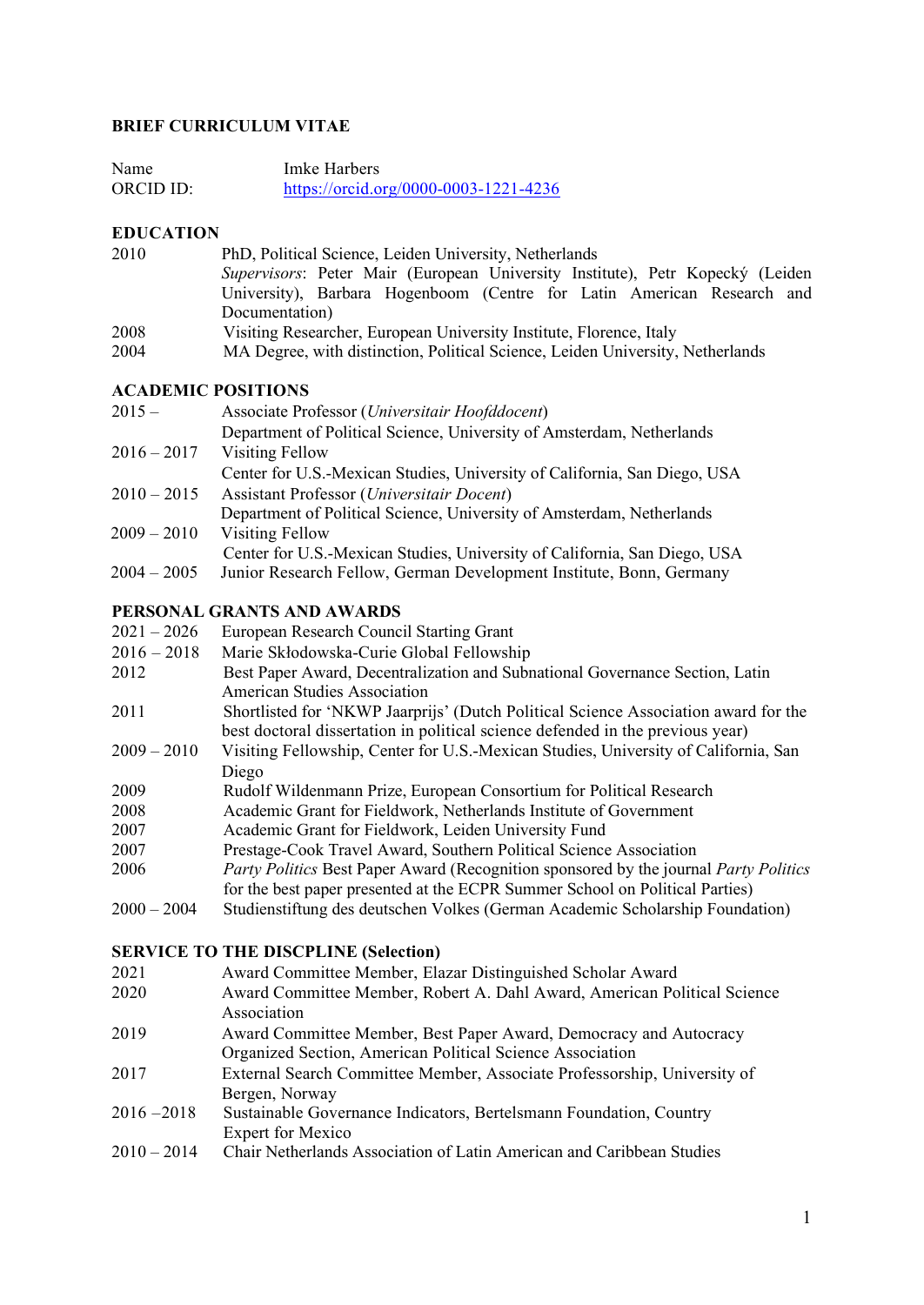### **REVIEWING AND EDITORIAL ACTIVITIES**

- 
- 2017 Co-Editor, *Regional and Federal Studies* 2020 Guest Editor for Special Issue 'The Subnational State', *Latin American Politics and Society* (with Abbey Steele)
- 2015 2017 Editorial Advisory Board Member, *Regional and Federal Studies*

Manuscript Reviewer for *Acta Politica*, *American Journal of Political Science*, *American Political Science Review*, *America Latina Hoy*, *British Journal of Political Science*, *Comparative Political Studies*, *Electoral Studies*, *Environment and Planning: D*, *European Journal of Political Research*, *European Journal of International Relations, European Review of Latin American and Caribbean Studies, Governance, Italian Political Science Review, Journal of Comparative Politics, Journal of Elections, Public Opinion & Parties, Journal of Politics*, *Journal of Politics in Latin America*, *Journal of International Relations and Development*, *Latin American Politics and Society*, *Latin American Research Review*, *Party Politics*, *Political Studies*, *Publius*, *West European Politics*

# **WORK IN PROGRESS**

*Spatial Mixed Methods: Integrating Quantitative and Qualitative Research Using Geo-Spatial Data***.**  Book Project under contract with Cambridge University Press, Analytical Methods in Social Research Series. With Matthew C. Ingram, University at Albany, SUNY, USA.

*Violence and Malpractice in Legislative Assembly Elections in India: A New Geo-Referenced Dataset*. With Cécile Richetta, University of Geneva, and Enrike van Wingerden, London School of Economics.

# **PUBLICATIONS**

#### **Journal Articles**

Imke Harbers, Michaël Tatham, Louise Tillin & Christina Isabel Zuber (2021). "Thirty Years of Regional and Federal Studies", *Regional & Federal Studies*, 31:1, 1-23.

Matthew C. Ingram & Imke Harbers (2021). "Spatial Tools for Case Selection: Using LISA Statistics to Design Mixed-Methods Research". *Political Science Research and Methods*, 8:4, 747 - 763.

Imke Harbers & Abbey Steele (2020). "Subnational Variation Across States: A Typology and Research Agenda". *Latin American Politics & Society*, 62:3, 1-18.

Imke Harbers (2020). "Legal Identity for All? Legal Identity for All? Gender Inequality in the Timing of Birth Registration in Mexico". *World Development*. 128:4, 1-11.

Imke Harbers, Jos Bartman & Enrike van Wingerden. (2019). "Conceptualizing and Measuring Subnational Democracy across Indian States", *Democratization*, 26:7, 1154-1175.

Kent Eaton, Jean-Paul Faguet, Imke Harbers, Arjan Schakel, Liesbet Hooghe, Gary Marks, Sara Niedzwiecki, Sandra Chapman-Osterkatz & Sarah Shair-Rosenfield. (2019). "Measuring and theorizing regional governance". *Territory, Politics, Governance*, 7(2), 265-283.

Imke Harbers & Matthew C. Ingram. (2017). "Incorporating Space in Multimethod Research: Combining Spatial Analysis with Case-Study Research"*, PS: Political Science & Politics*. Vol. 50(4), 1032-1037.

Imke Harbers & Matthew C. Ingram. (2017). ["Geo-Nested Analysis: Mixed-Methods Research with](https://www.cambridge.org/core/journals/political-analysis/article/geonested-analysis-mixedmethods-research-with-spatially-dependent-data/E5DB1F020D967E8B61AB1D67A2F860E2)  [Spatially Dependent Data"](https://www.cambridge.org/core/journals/political-analysis/article/geonested-analysis-mixedmethods-research-with-spatially-dependent-data/E5DB1F020D967E8B61AB1D67A2F860E2), *Political Analysis*. 75(3), 289-307.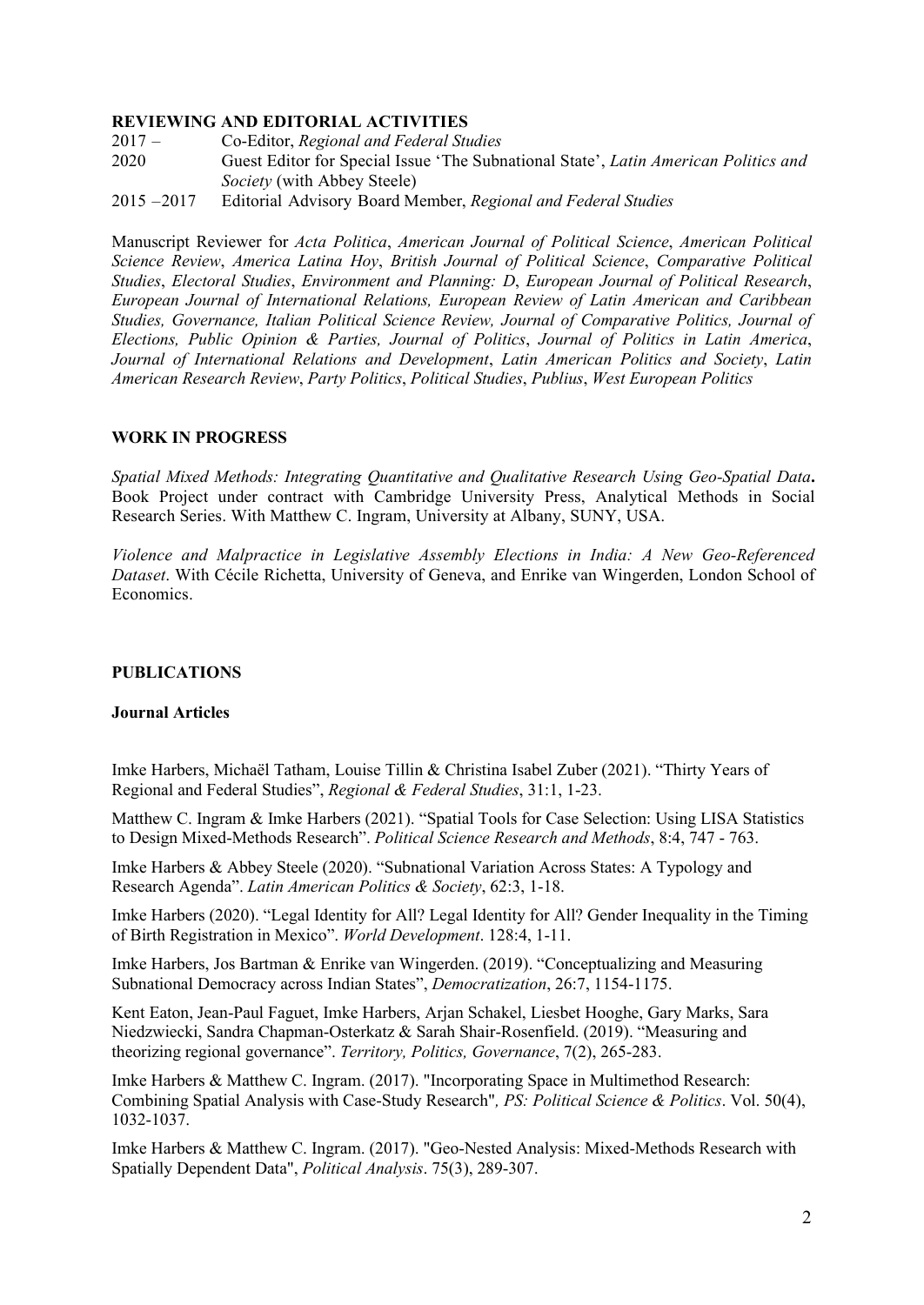Imke Harbers. (2017). ["Spatial Effects and Party Nationalization: The Geography of Partisan Support](http://www.sciencedirect.com/science/article/pii/S0261379416301044)  [in Mexico"](http://www.sciencedirect.com/science/article/pii/S0261379416301044), *Electoral Studies*. 47, 55-66.

Imke Harbers, Rivke Jaffe & Victor Cummings (2016). "A Battle for Hearts and Minds? Citizens' Perceptions of Formal and Irregular Governance Actors in Urban Jamaica", *Política y Gobierno*, Volume XXIII, No. 1, pp. 97-123.

• Also published in Spanish as "¿Una lucha por corazones y mentes? Percepciones ciudadanas y actores de gobernanza formales e irregulares en la Jamaica urbana", *Política y Gobierno*, Volumen XXIII, No. 1, pp. 97-125.

Imke Harbers (2015). "Taxation and the Unequal Reach of the State: Mapping State Capacity in Ecuador", *Governance*, 28(3), 373-391.

Imke Harbers (2014). "States and Strategy in New Federal Democracies: Competitiveness and Intra-Party Resource Allocation in Mexico", *Party Politics,* 20(6), 823-835.

\* An earlier version of this paper won the 'Best Paper Award' of the Decentralization and Subnational Governance Section of the Latin American Studies Association

Imke Harbers & Matthew C. Ingram (2014). "Democratic Institutions Beyond the Nation State: Measuring Institutional Dissimilarity in Federal Countries", *Government and Opposition*, 49(1), 24- 46.

Imke Harbers, Catherine E. de Vries & Marco R. Steenbergen (2013). "Attitude Variability among Latin American Publics: How Party System Structuration Affects Left/Right Ideology", *Comparative Political Studies*, 46(8), 947-967.

Jörg Faust & Imke Harbers (2012). "On the Local Politics of Administrative Decentralization: Applying for Policy Responsibilities in Ecuador", *Publius - The Journal of Federalism*, 42(1), 52-77.

Imke Harbers (2010). "Decentralization and the Development of Nationalized Party Systems in New Democracies: Evidence from Latin America", *Comparative Political Studies*, 43(5), 606-627.

\* An earlier version of this paper won the 'Rudolf Wildenmann Prize' of the European Consortium for Political Research (ECPR)

Imke Harbers (2007). "Democratic Deepening in Third Wave Democracies: Experiments with Participation in Mexico City", *Political Studies*, 55(1), 38-58.

\* An earlier version of this paper won the '*Party Politics* Best Paper Award, a recognition sponsored by the journal *Party Politics* for the best paper presented at the ECPR Summer School on Political Parties

# **Refereed book chapters**

Imke Harbers & Matthew C. Ingram (2020). "Mixed Methods Research", *The SAGE Handbook of Research Methods in Political Science and International Relations*, edited by Luigi Curini and Robert Franzese.

Imke Harbers & Matthew C. Ingram (2019). "Politics in Space: Methodological Considerations for Taking Space Seriously in Subnational Research", *Inside Countries: Subnational Research in Comparative Politics,* edited by Agustina Giraudy, Eduardo Moncada, and Richard Snyder, Cambridge: Cambridge University Press, 57-91.

Imke Harbers & Matthew C. Ingram (2014). "On the Engineerability of Political Parties: Evidence from Mexico" In: Ingrid van Biezen and Hans-Martien ten Napel (eds). *Political Parties and Public Law*, Leiden: Leiden University Press, 253-278.